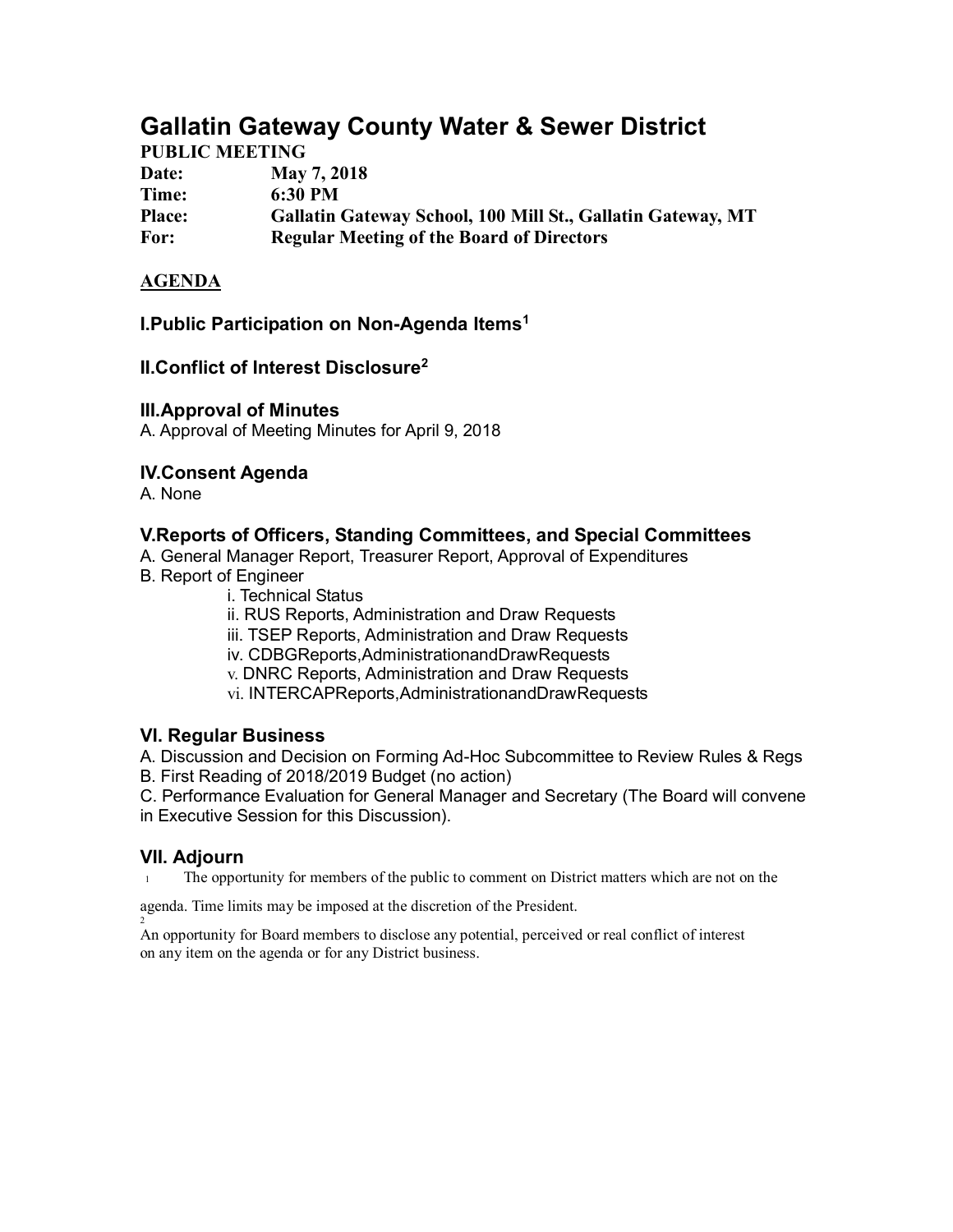# **Gallatin Gateway County Water & Sewer District**

MINUTES OF THE

# **BOARD OF DIRECTORS**

A regular meeting of the Board of Directors of the Gallatin Gateway County Water & Sewer District was held at the Gallatin Gateway School, 100 Mill St., Gallatin Gateway, MT, on May 7, 2018. Present at the meeting were board members Ted Border, David Sullivan, and Elana Wexall. General Manager Matt Donnelly and Secretary Maralee Parsons Sullivan were present. Also in attendance were grant administrator Teresa Doig and District council Susan Swimley. Members of the public included Gwen Allen, Brooke Savage, Ronald Page, Lee Hart, Chad Spring, Ruth Hargrove, Kathy & Dan Pittenger, Pete Stein, and Kerri Payne.

President Border called the meeting to order at 6:30 p.m. Secretary Maralee Parsons Sullivan recorded the minutes of the meeting.

#### PUBLIC PARTICIPATION OF NON-AGENDA ITEMS

President Border asked for public comment on non-agenda items. There were a number of comments from the public regarding the state of yards and roads in town, and questions as to when the residents can expect the contractor to return to work to address the issues raised and continue with the hook-ups. GM Matt Donnelly stated that the District and engineer have not received any direct communication from the contractor regarding the work schedule, but the District is aware that the contractor has recently filed a number of utility locates, and a few trucks have been spotted back in town, and may return to work tomorrow. Mr. Donnelly stated that the contractor has a responsibility to provide the District and the engineer with a schedule for the resumption of work, and so far, that has not happened. If the contractor continues to violate the terms of the contract, one remedy for the District is to declare the contractor in default of the contract, noting that he is talking almost daily with the District's attorneys regarding the matter. Mr. Donnelly acknowledged that the project needs a better mechanism for notifying residents of activities in town. District council Susan Swimley stated that she has been working with the attorneys for the engineer and the contractor, noting that the contractor claims additional money is owed to them, but they have not followed the change order procedure prescribed in the contract. She advised that the District has retained a contract litigation attorney to assist in the discussions. She also noted that it is helpful to hear the public's complaints and requests for answers on remediation to the state of their property and the roads in town. Ms. Swimley further noted that it would be helpful for the residents to document any conversations they have with the contractor's workers, as well as documenting any complaints with the contractor's work (or lack thereof). Public feedback can be directed to Matt Donnelly, who can forward it to the engineering and legal teams. Brook Savage commented that she feels the contractor is being disrespectful to the community and have destroyed people's yards. Lee Hart said he felt the work done along the highway was performed well, noting the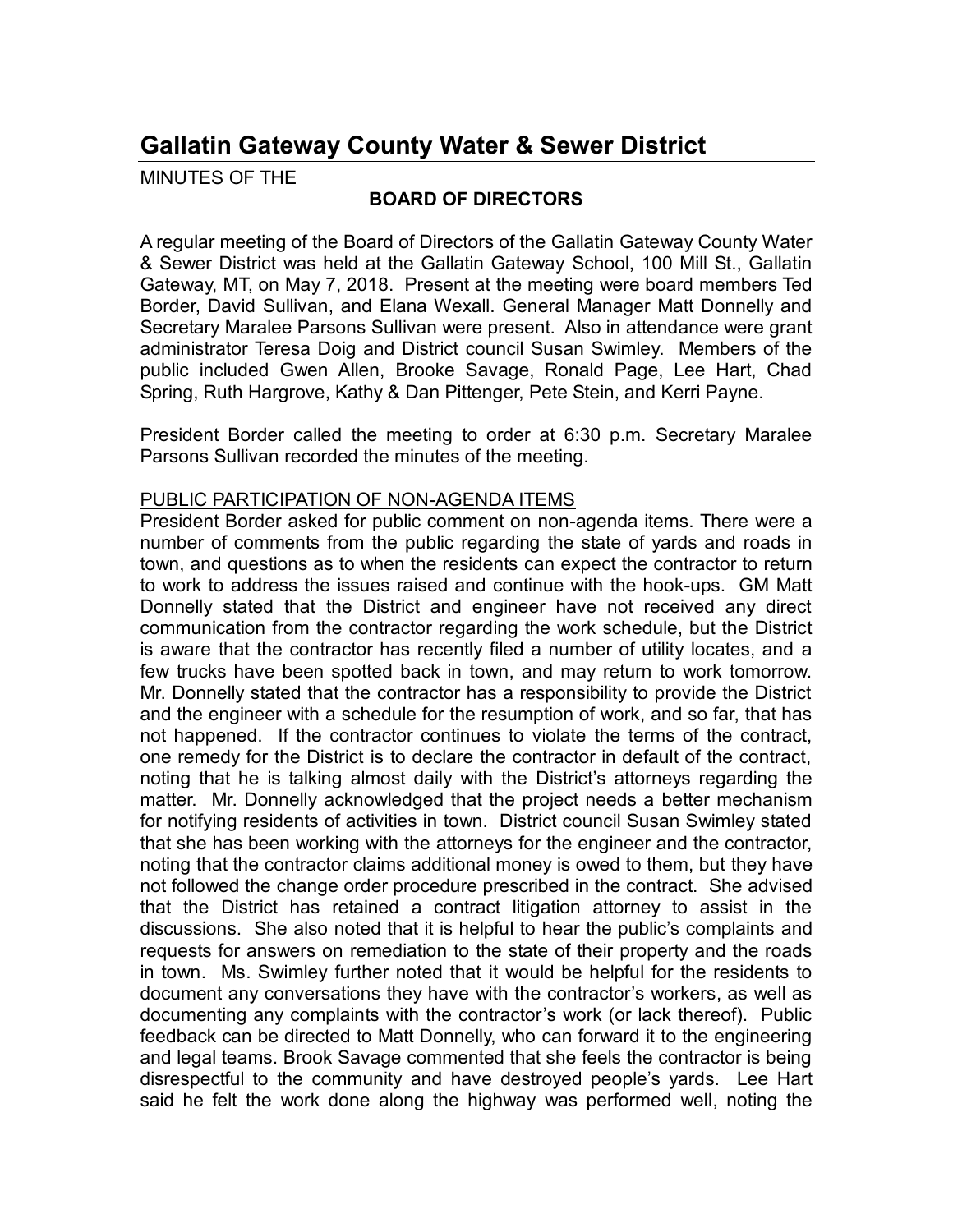repairs were adequate, but the work in town fell far short. It was further noted that the contract is clear that the landscaping and roads must be returned to like condition prior to the construction activities, and the contract is bonded. Ms. Swimley advised that a call with the bonding company has already occurred, and the priority now is to get the work completed while pushing toward a resolution per the terms of the contract. She noted that trying to get a different contractor at this point would likely be a long, drawn out process. It was also noted that there is no provision in the contract for residents to be reimbursed if they choose to hire workers to do the repairs on their property.

There was also a question on how the District determines the monthly rate the residents are paying, and Mr. Donnelly advised that the District is charging \$69.30 per VRU, with one VRU being equal to a 2-bedroom house. Each additional bedroom adds .31 VRU. The number of bedrooms per residence has been determined through review of Montana tax records, and a process has been set up for residents to petition a review of the number of VRU's assigned to their property.

## CONFLICT OF INTEREST DISCLOSURE

President Border asked if there were any items of conflict of interest, or potential conflict of interest, to be raised. None were raised.

#### APPROVAL OF MINUTES

After confirming that all directors had a draft copy of the April 9, 2018 meeting minutes, President Border asked whether there were any corrections. None were noted. Director Wexall made the motion to approve the minutes as written, Director Sullivan seconded the motion and the minutes were approved unanimously.

#### REPORT OF OFFICERS, STANDING COMMITTEES, AND SPECIAL **COMMITTEES**

#### General Manager Report, Treasurer Report, Approval of Expenditures

GM Matt Donnelly provided the report. The collection system is being exposed to substantial amounts of infiltration due to snowmelt. The cause is twofold: the manholes are in an unfinished state due to the inability of the contractor to finish before winter; the roads are not graded and, in some cases, are sloped so as to drain snowmelt directly into the manhole.

With 50.87 VRU's currently connected, Mr. Donnelly noted that flows continue to be at or below anticipated levels, around 4K gallons per day.

Treasurer Maralee Sullivan reviewed the current monthly financial package (P&L and Balance sheet) for FY starting July 1, 2017: There were no project draws for the month of April. The District received its first PIC charge for an additional 1 VRU for a remodel project. The reclassifications of engineering and construction expenses to Construction-In-Progress, as prescribed in the FY2017 audit were performed.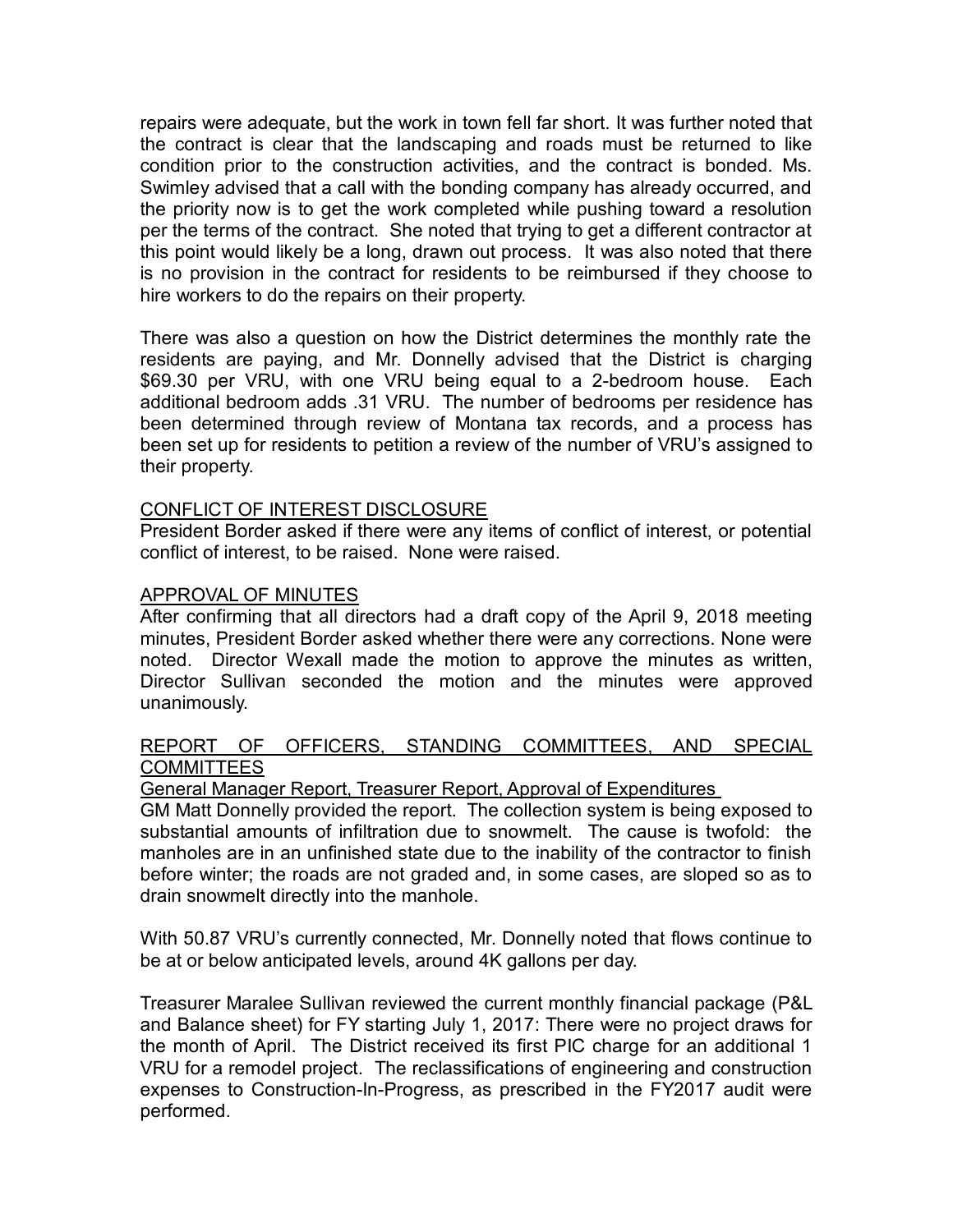# REPORT OF ENGINEER, GRANT AGENCY DRAWS & REPORTS

Kurt Thomson was not in attendance at the meeting. GM Matt Donnelly stated that he talked to Mr. Thomson and he had no knowledge of the contractor's return to work. There was some further discussion on when the District might declare the contractor in default of the contract, if the contractor does not return to work this week as "rumored". Ms. Swimley stated that depending on what happens in the next 7-10 days, she may be asking President Border to call a special meeting to determine next steps.

Teresa Doig presented the following draw request to the Board:

|            | Swimley (legal) invoice #8058 (\$1,566.25) + #8155 (\$1,260.00) |
|------------|-----------------------------------------------------------------|
| \$1,200    | (previously approved by Board)                                  |
| \$8,137.45 | (previously approved by Board)                                  |
|            |                                                                 |

Total RD grant Request \$12,163.70

Director Sullivan moved to approve the 2 Swimley invoices and the draw request in the amount of \$12,163.70. Director Wexall seconds. The motion carried 3-0.

Ms. Doig also advised that the TSEP contract will expire on 6/30/18, and TSEP has indicated in an email that they are not inclined to grant another extension. There is \$17K left on the grant. Ms. Swimley asked that Ms. Doig make a formal request for an extension, so that if it is denied, the District has a formal denial. Ms. Doig further noted that CDBG has granted an extension on the contract and have also approved a budget change to move some of the remaining direct benefit money into the activity costs (about \$275K, to reimburse a portion of the FCWSD connection fee).

# REGULAR BUSINESS

#### Discussion and Decision on Forming an Ad-Hoc Subcommittee to Review Rules and Regulations

There was general discussion on forming an ad-hoc subcommittee to review the District's Rules & Regulations, with the goal of formulating minor changes and process improvements, to be presented to the Board. Director Wexall volunteered, and it was noted that Director Amend (not present) had previously expressed interest in serving on the committee. GM Matt Donnelly will also be a member. It was noted that a community member would be a valuable addition to the committee. Kerry Payne said her time is limited and cannot attend meetings, but would be willing to serve in a limited capacity, i.e., reviewing documents via email.

Director Sullivan moved to approve the formation of an ad-hoc subcommittee as described above; Director Wexall seconded the motion, which carried unanimously.